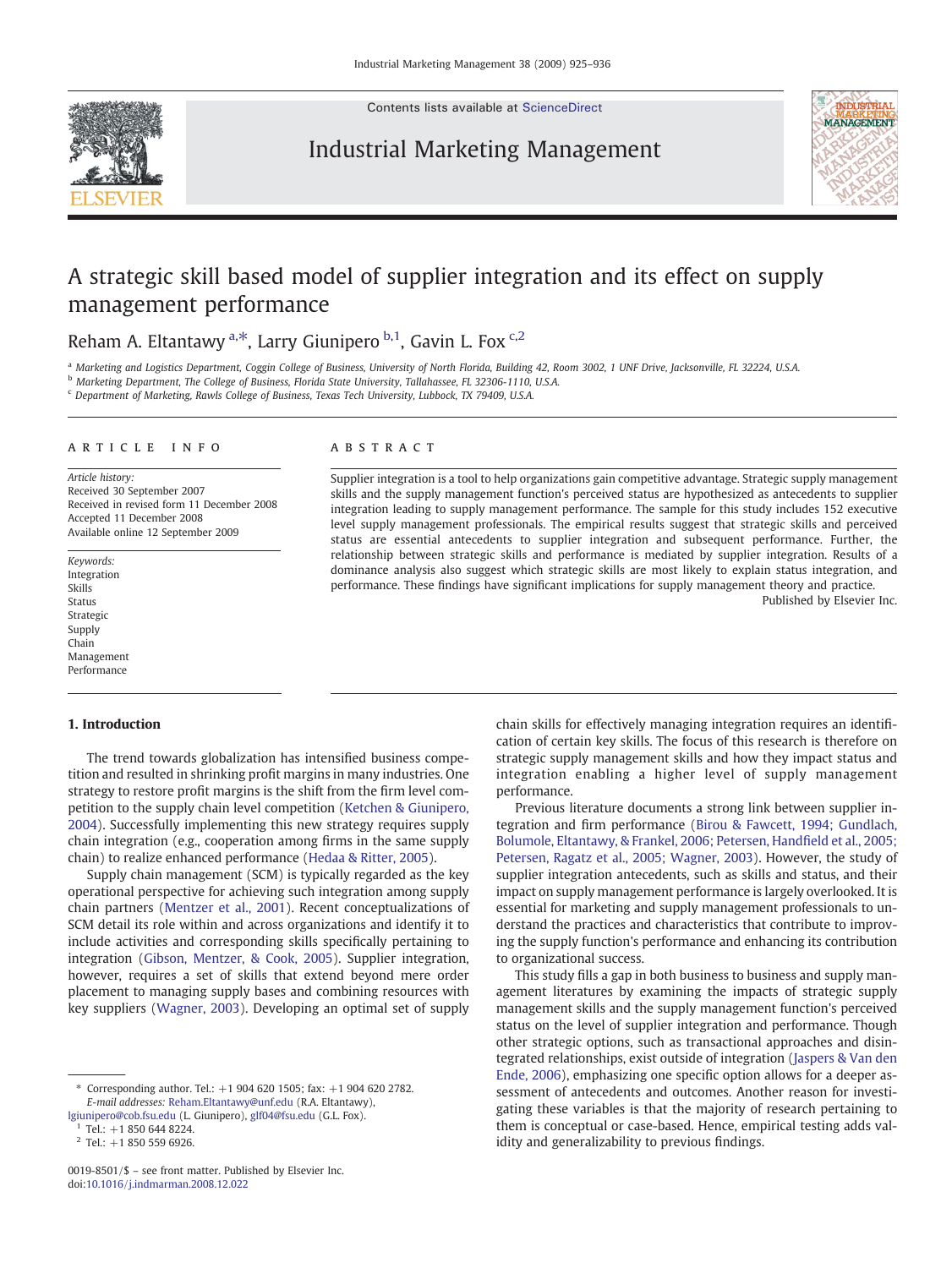This study uses the resource-based view as a theoretical underpinning to investigate potential antecedents to supplier integration and their relative importance in affecting supply management's performance. Understanding the relative importance of these antecedents in creating increased value by the supply management function will help managers in both marketing and supply areas rationalize their investments in various inter- and intra-departmental directives (e.g., developing appropriate types of supplier relationships, assessing and selecting the right skills in the supply management function, and gaining higher status internally).

The research begins with the development of a conceptual model that builds from a review of relevant literature. A set of hypotheses inherent in the model is then developed and empirically tested. Additional tests of the importance of strategic supply management skills to supply management performance and its direct antecedents are then provided. The findings and managerial implications are then presented along with some potential limitations of the study and directions for future research.

### 2. Literature review and hypothesis development

Early research in purchasing tends to emphasize the tactical and clerical decisions involved in purchasing products and supplies. During the 1990s purchasing evolved and began to be viewed as part of a broader management function referred to as procurement or "the systematic process of deciding what, when, and how much to purchase; the act of purchasing it; and the process of ensuring that what is required is received on time in the quantity and quality specified"). Today, many researchers are taking a broader view of purchasing that also emphasizes supply management, which is "the identification, acquisition, access, positioning, and management of resources the organization needs or potentially needs, in the attainment of its strategic objectives" [\(Cavinato, 2001; Kauffman, 2002\)](#page--1-0).

Supply management scholars borrowed from a number of different theoretical frameworks to inform their understanding of competitive advantage phenomenon and its pertinent practices and resources. Over the last two decades, the resource-based view of the firm has received a great deal of attention as a basis for explaining competitive advantage (e.g., [Barney, 1991; Lepak & Snell, 1999](#page--1-0)). Initially, [Barney](#page--1-0) [\(1991\)](#page--1-0) identified four essential requirements for a resource to generate competitive advantage: valuable, rare, imperfectly mobile, and the resource must not be substitutable. Supply management scholars then began using the resource-based view to draw theoretical foundations for understanding how skills and practices act as sources of competitive advantage. Therefore, in developing a theoretical foundation for this study, we draw primarily from the resourcebased view of the firm to discuss the impact of strategic supply management skills and supplier integration on supply management performance. Fig. 1 shows the proposed model of supply management integration discussed next.

### 2.1. Supply management performance

Supply management performance is identified as a critical driver of overall firm performance [\(Carr & Pearson, 2002](#page--1-0)). Its operational antecedents, such as status and integration, and pertinent strategic skill sets, therefore, bear great importance to superior operations and competitive advantage (i.e., the value that a firm creates for its customers through cost leadership and meaningful differentiation) [\(Porter, 1985\)](#page--1-0). The value of strategic supply management practices and characteristics primarily stems from the role each has in managing relationships with trading partners in order to attain effectiveness and efficiency for the supply chain ([Harwick, 1997](#page--1-0)). For example, successful co-branding represents a form of value-added relationship and requires some level of integration within any supply chain [\(Bengtsson & Servais, 2005](#page--1-0)). Hence, well-managed integration is often key to competitive advantage ([Wong,](#page--1-0) [Tjosvold, & Zhang, 2005\)](#page--1-0). Subsequent discussions position strategic supply management skills, supplier integration, and supply management function's perceived status as resources that potentially enhance supply management competitive advantage.

### 2.2. Supplier integration

Actions, such as supplier participation in cross-functional teams, proactive support for product development processes, and early involvement in the design process are indicators of supplier integration in the supply management process [\(Jaspers & Van den Ende, 2006](#page--1-0)). Indeed, supplier integration is often defined as "the combination of internal resources of the buying firm with the resources and capabilities of selected key suppliers through the meshing of inter-company business processes to achieve a competitive advantage" ([Wagner, 2003\)](#page--1-0). In other words, it is the process of incorporating or bringing together different groups, functions, or organizations, physically or by information technology, to work jointly and often concurrently on a common business-related assignment or purpose [\(Monczka, Trent, & Hand](#page--1-0)field, [2002\)](#page--1-0).

Supply management typically involves integration of supplier and buyer operations in major supply decisions to generate valuable source of competitive advantage [\(Giunipero & Pearcy, 2000\)](#page--1-0). As a result, effectively selecting suppliers and managing their involvement are capabilities that enable firms to achieve overall supply chain goals, such as customer satisfaction ([Michael & Tan, 2001\)](#page--1-0). Supplier integration is a valuable source of supply management's competitive advantage because it enhances responsiveness, flexibility, and